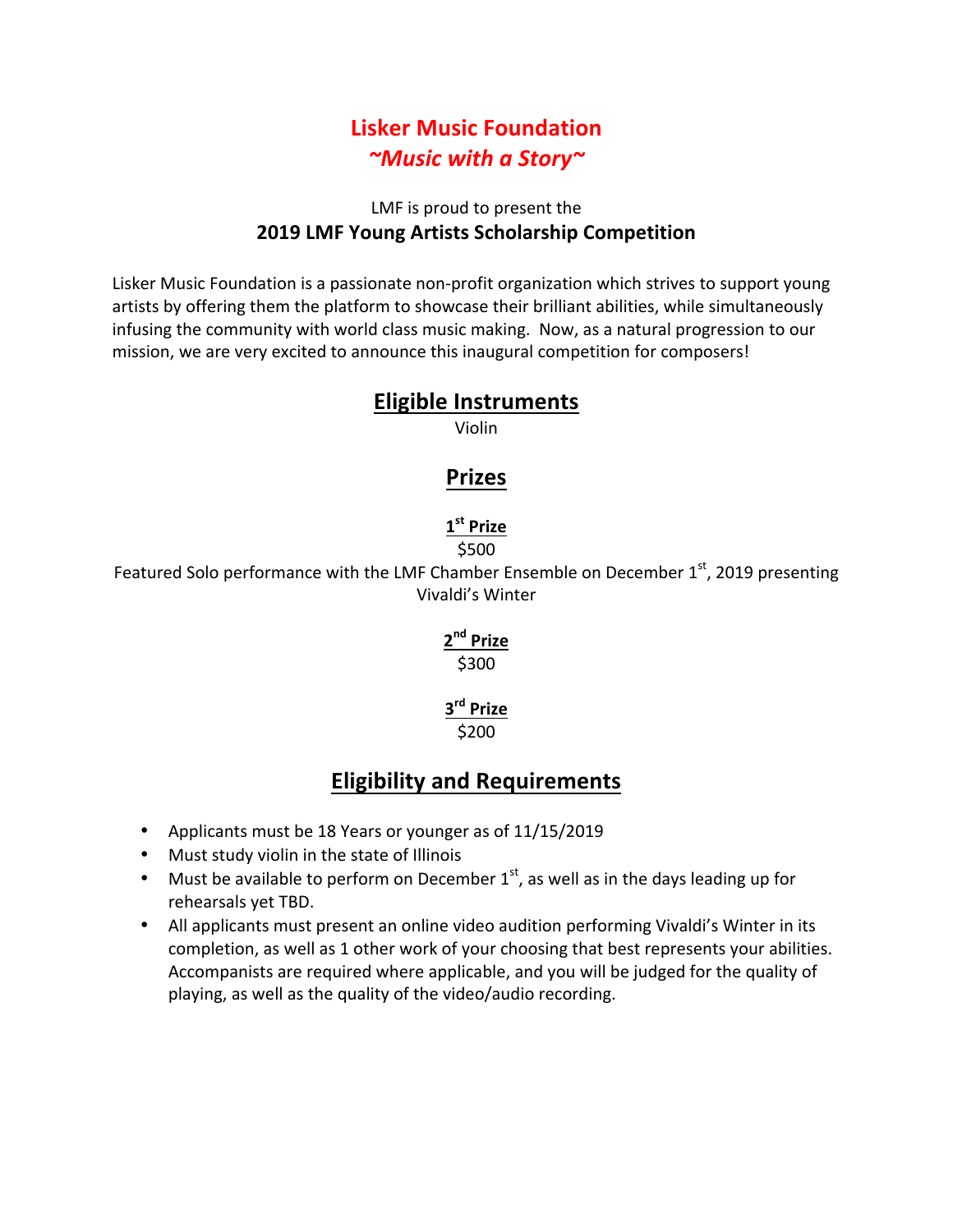# **Evaluation Guidelines**

### **Technique**

- Accuracy of intonation
- Good coordination between right and left hands
- Accuracy of passages
- Memorization
- Proper Rhythm

### **Musicality**

- Informed artistic interpretation
- Good sense of overall structure of piece, connecting all movements in terms of energy and sound.
- Knowledge of accompaniment part, and utilizing it to accentuate your performance
- Effective use of dynamics, articulations, and expression marks
- Stage Presence

### **How to Apply and Guidelines**

- All applications must be received by November  $15^{th}$ , 2019
- Application Check List:
	- $\circ$  Filled out application
	- o Permission letter from private teacher
	- o Proof or residence
	- $\circ$  1-page bio
	- o High Resolution Color headshot
	- $\circ$  A non-refundable \$20 application fee made payable via Paypal to ekelner@liskermusicfoundation.org
	- $\circ$  Provide link to an unedited video audition uploaded to Youtube as an "unlisted" video including the required piece, and a piece of your choosing. All works

All submissions can be emailed to ekelner@liskermusicfoundation.org Documents can be scanned or photographed and sent as attachments via email